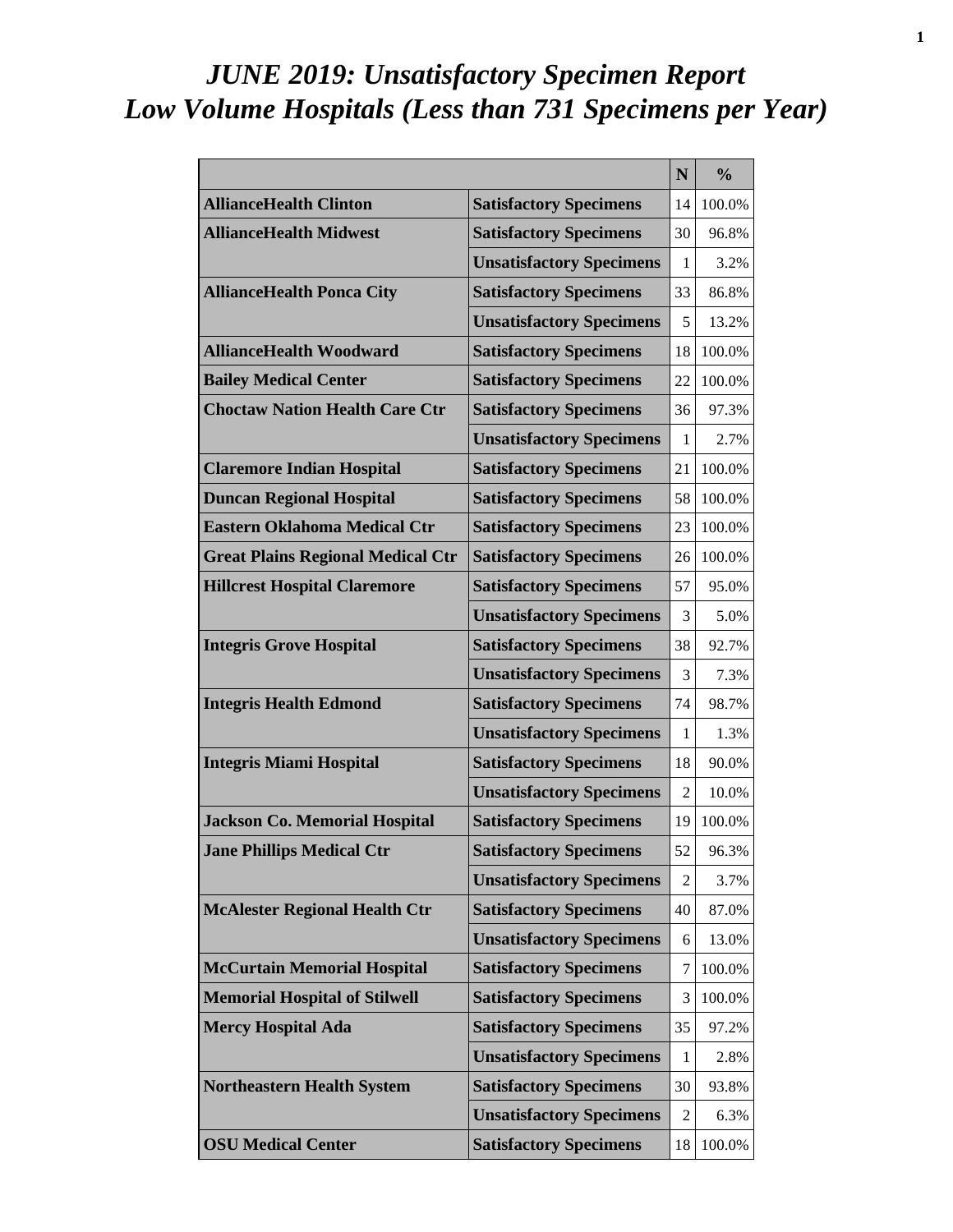# *JUNE 2019: Unsatisfactory Specimen Report Low Volume Hospitals (Less than 731 Specimens per Year)*

|                                        |                                 | N  | $\frac{0}{0}$ |
|----------------------------------------|---------------------------------|----|---------------|
| <b>Southwestern Medical Center</b>     | <b>Satisfactory Specimens</b>   | 64 | 100.0%        |
| <b>St. John Owasso</b>                 | <b>Satisfactory Specimens</b>   | 36 | 97.3%         |
|                                        | <b>Unsatisfactory Specimens</b> |    | 2.7%          |
| <b>St. Mary's Regional Medical Ctr</b> | <b>Satisfactory Specimens</b>   | 19 | 100.0%        |
| <b>Weatherford Regional Hospital</b>   | <b>Satisfactory Specimens</b>   |    | 100.0%        |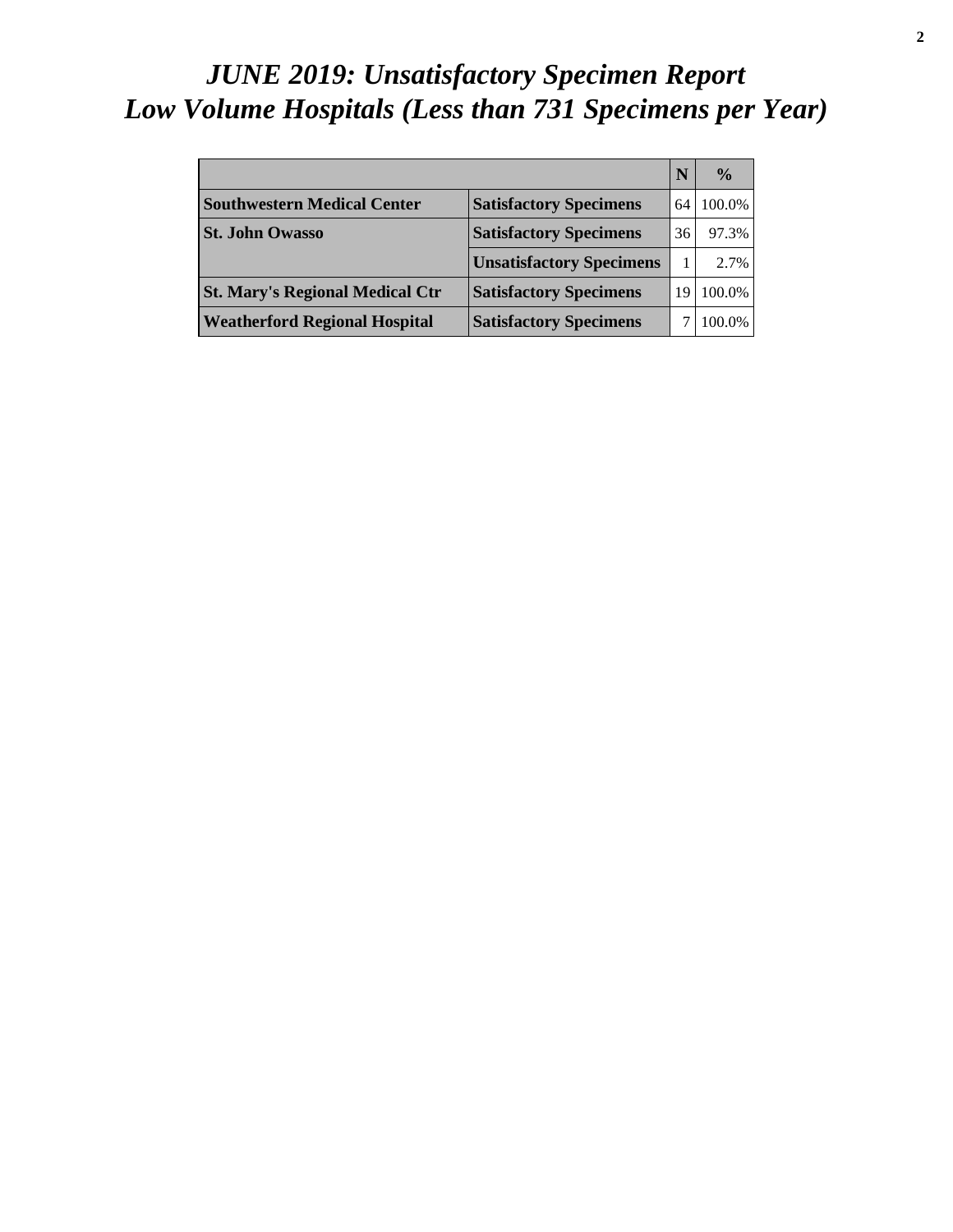#### *JUNE 2019: Unsatisfactory Specimen Report Low Volume Hospitals (Less than 731 Specimens per Year)*

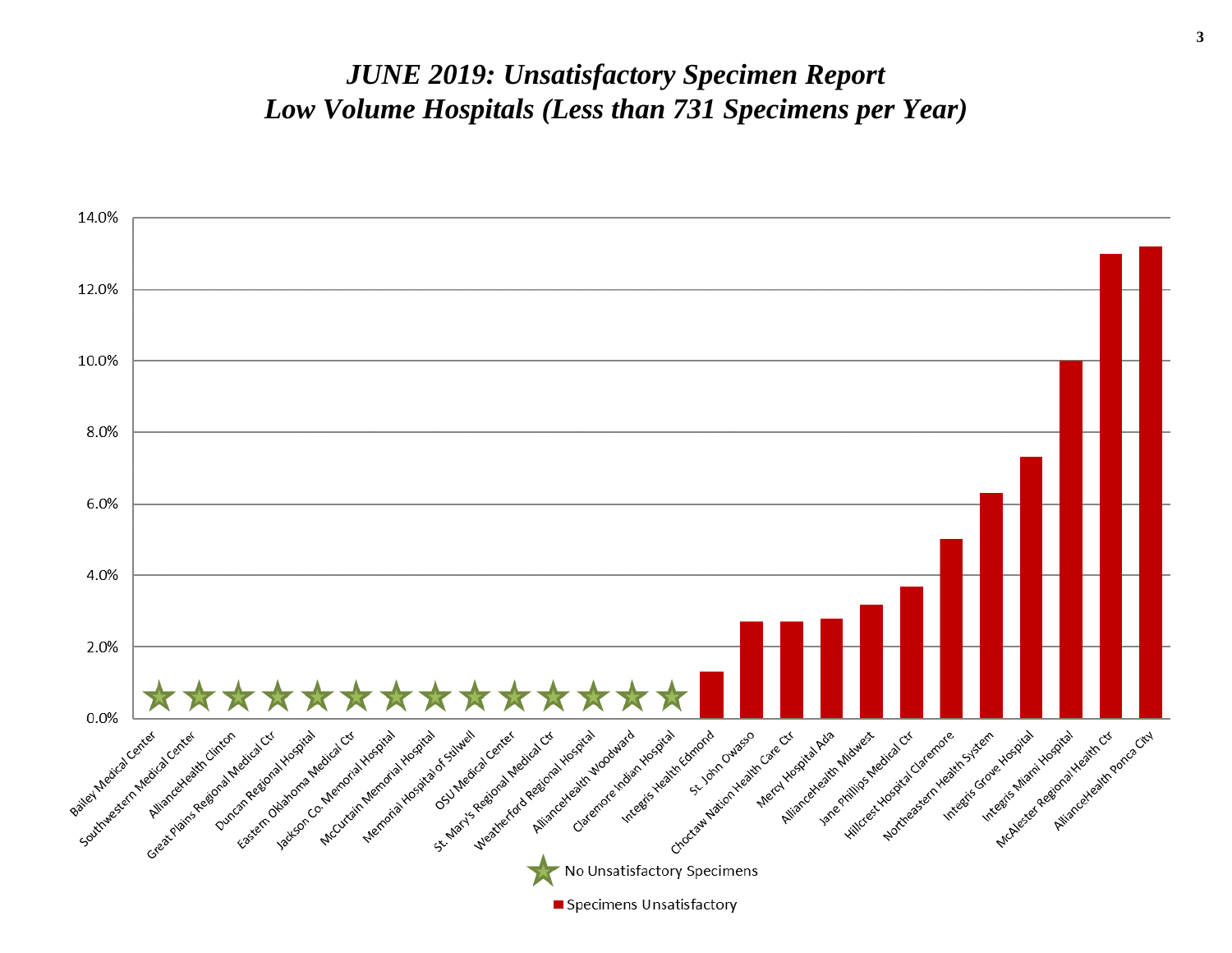# *JUNE 2019: Unsatisfactory Specimen Report Medium Volume Hospitals (731-2499 Specimens per Year)*

|                                          |                                 | N                        | $\frac{0}{0}$ |
|------------------------------------------|---------------------------------|--------------------------|---------------|
| <b>AllianceHealth Durant</b>             | <b>Satisfactory Specimens</b>   | 59                       | 100.0%        |
| <b>Chickasaw Nation Medical Ctr</b>      | <b>Satisfactory Specimens</b>   | 91                       | 95.8%         |
|                                          | <b>Unsatisfactory Specimens</b> | 4                        | 4.2%          |
| <b>Comanche Co. Memorial Hosp</b>        | <b>Satisfactory Specimens</b>   | 124                      | 93.2%         |
|                                          | <b>Unsatisfactory Specimens</b> | 9                        | 6.8%          |
| <b>Hillcrest Hospital South</b>          | <b>Satisfactory Specimens</b>   | 104                      | 98.1%         |
|                                          | <b>Unsatisfactory Specimens</b> | $\mathfrak{D}$           | 1.9%          |
| <b>Integris Bass Baptist Health Ctr</b>  | <b>Satisfactory Specimens</b>   | 67                       | 100.0%        |
| <b>Integris Canadian Valley Hospital</b> | <b>Satisfactory Specimens</b>   | 66                       | 98.5%         |
|                                          | <b>Unsatisfactory Specimens</b> | 1                        | 1.5%          |
| <b>Integris Southwest Medical Ctr</b>    | <b>Satisfactory Specimens</b>   | 92                       | 100.0%        |
| <b>Lakeside Women's Hospital</b>         | <b>Satisfactory Specimens</b>   | 111                      | 99.1%         |
|                                          | <b>Unsatisfactory Specimens</b> | 1                        | 0.9%          |
| <b>Mercy Hospital Ardmore</b>            | <b>Satisfactory Specimens</b>   | 64                       | 95.5%         |
|                                          | <b>Unsatisfactory Specimens</b> | 3                        | 4.5%          |
| <b>Saint Francis Hospital South</b>      | <b>Satisfactory Specimens</b>   | 59                       | 100.0%        |
| <b>Saint Francis Muskogee</b>            | <b>Satisfactory Specimens</b>   | 45                       | 100.0%        |
| <b>St. Anthony Hospital</b>              | <b>Satisfactory Specimens</b>   | 99                       | 96.1%         |
|                                          | <b>Unsatisfactory Specimens</b> | $\overline{\mathcal{A}}$ | 3.9%          |
| <b>St. Anthony Shawnee Hospital</b>      | <b>Satisfactory Specimens</b>   | 44                       | 95.7%         |
|                                          | <b>Unsatisfactory Specimens</b> | $\mathfrak{D}$           | 4.3%          |
| <b>Stillwater Medical Center</b>         | <b>Satisfactory Specimens</b>   | 65                       | 100.0%        |
| <b>WW Hastings Indian Hospital</b>       | <b>Satisfactory Specimens</b>   | 67                       | 100.0%        |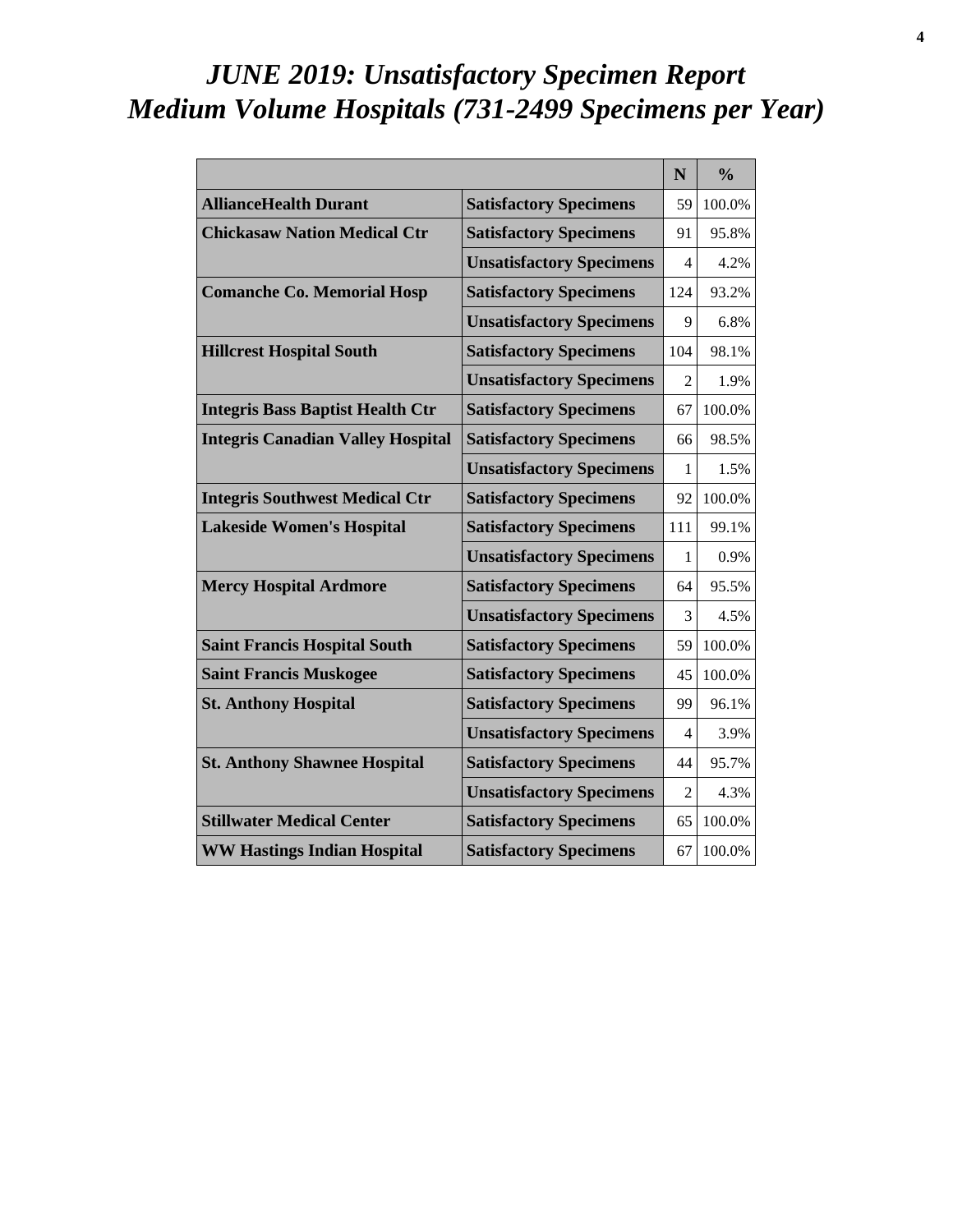#### *JUNE 2019: Unsatisfactory Specimen Report Medium Volume Hospitals (731-2499 Specimens per Year)*

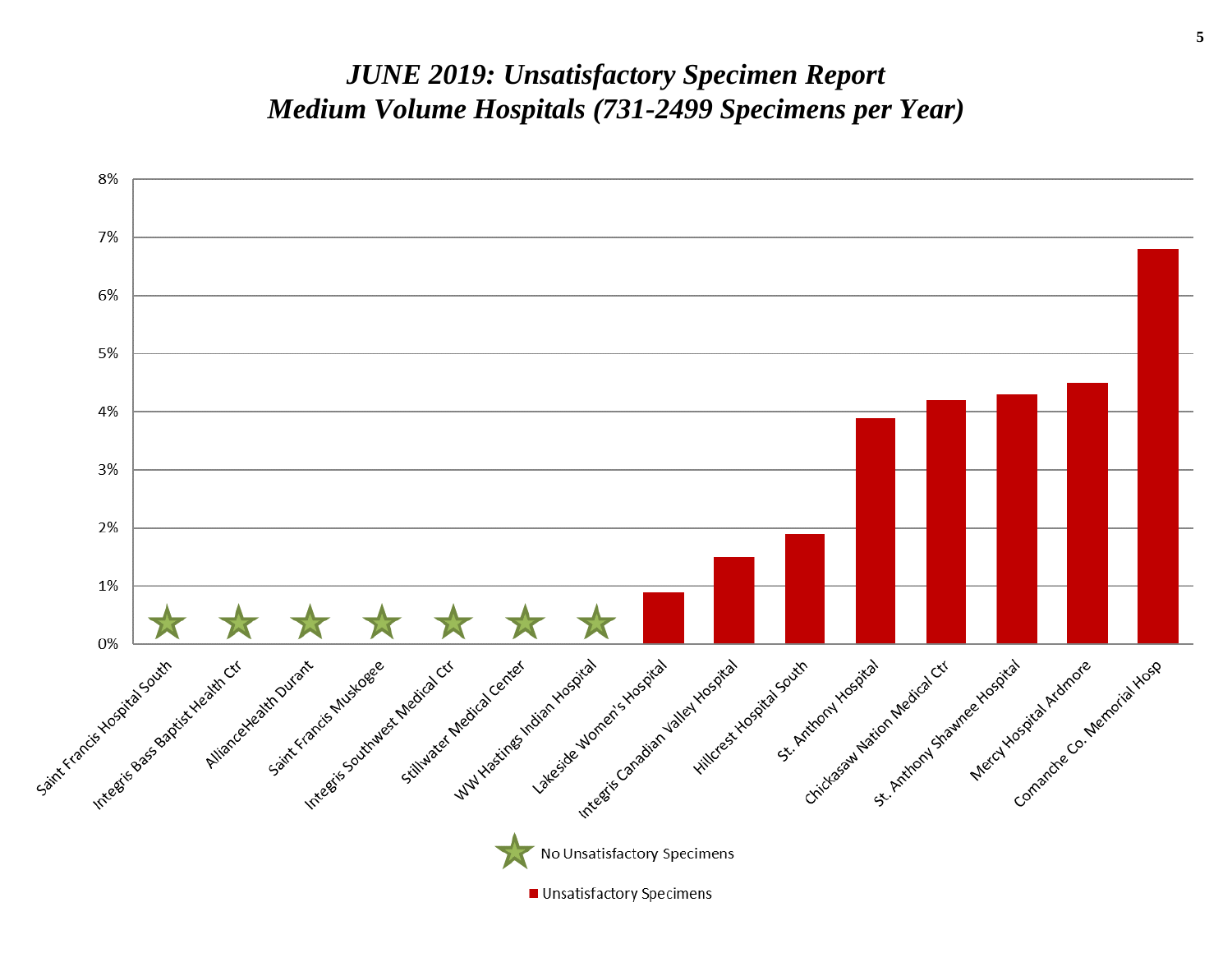# *JUNE 2019: Unsatisfactory Specimen Report High Volume Hospitals (2500 or More Specimens per Year)*

|                                          |                                 | N                           | $\frac{0}{0}$ |
|------------------------------------------|---------------------------------|-----------------------------|---------------|
| <b>Children's Hosp at OU Medical Ctr</b> | <b>Satisfactory Specimens</b>   | 443                         | 97.4%         |
|                                          | <b>Unsatisfactory Specimens</b> | 12                          | 2.6%          |
| <b>Hillcrest Medical Center</b>          | <b>Satisfactory Specimens</b>   | 270                         | 98.9%         |
|                                          | <b>Unsatisfactory Specimens</b> | $\mathcal{R}$               | 1.1%          |
| <b>Integris Baptist Medical Ctr-OKC</b>  | <b>Satisfactory Specimens</b>   | 264                         | 99.2%         |
|                                          | <b>Unsatisfactory Specimens</b> | $\mathcal{D}_{\mathcal{L}}$ | 0.8%          |
| <b>Mercy Hospital Oklahoma City</b>      | <b>Satisfactory Specimens</b>   | 350                         | 96.7%         |
|                                          | <b>Unsatisfactory Specimens</b> | 12                          | 3.3%          |
| <b>Norman Regional Health System</b>     | <b>Satisfactory Specimens</b>   | 187                         | 98.9%         |
|                                          | <b>Unsatisfactory Specimens</b> | $\mathcal{D}_{\mathcal{L}}$ | 1.1%          |
| <b>Saint Francis Hospital</b>            | <b>Satisfactory Specimens</b>   | 410                         | 98.8%         |
|                                          | <b>Unsatisfactory Specimens</b> | 5                           | 1.2%          |
| <b>St. John Medical Center</b>           | <b>Satisfactory Specimens</b>   | 215                         | 98.6%         |
|                                          | <b>Unsatisfactory Specimens</b> | 3                           | 1.4%          |